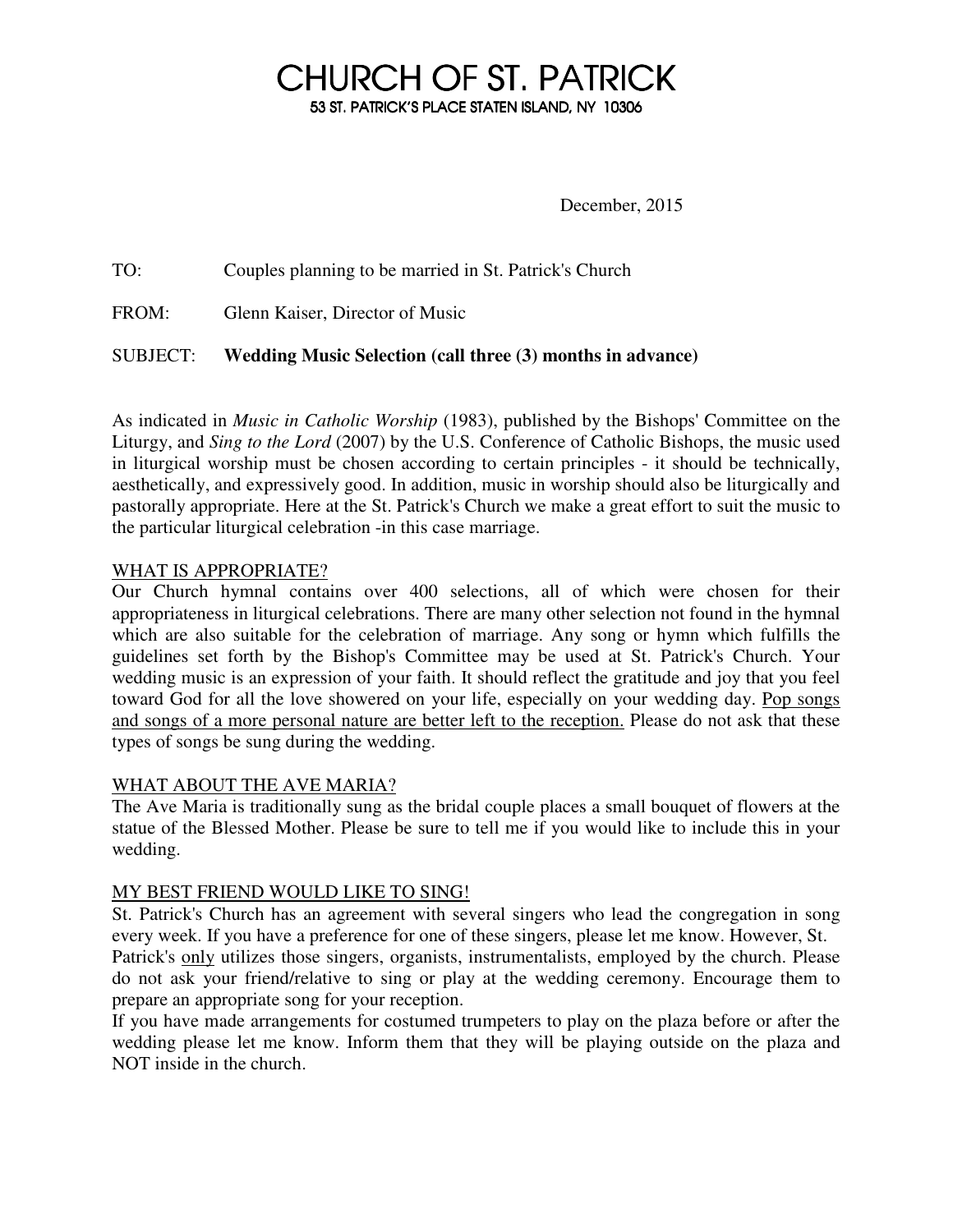# WHAT CAN WE SELECT?

On the following page is a partial list of music which has traditionally been used at St. Patrick's Church and should be familiar to most of our parishioners. All the music can be found on the parish website (stpatrickssi.org) under "Sacraments/Weddings". The music is divided into categories for liturgical use although many hymns and songs can serve more than one function. Remember, these are suggestions; other approved hymns and songs may be appropriate.

# WHO DO WE CONTACT?

Couples wishing to be married at St. Patrick's Church should contact me at (347) 286-4076.

AT LEAST THREE (3) MONTHS IN ADVANCE. This assures ample time to finalize the music.

Please listen to the music on the website before calling me and I will be happy to answer any questions you may have regarding the music.

Best wishes,

Glenn Kaiser

Director of Music Church of St. Patrick